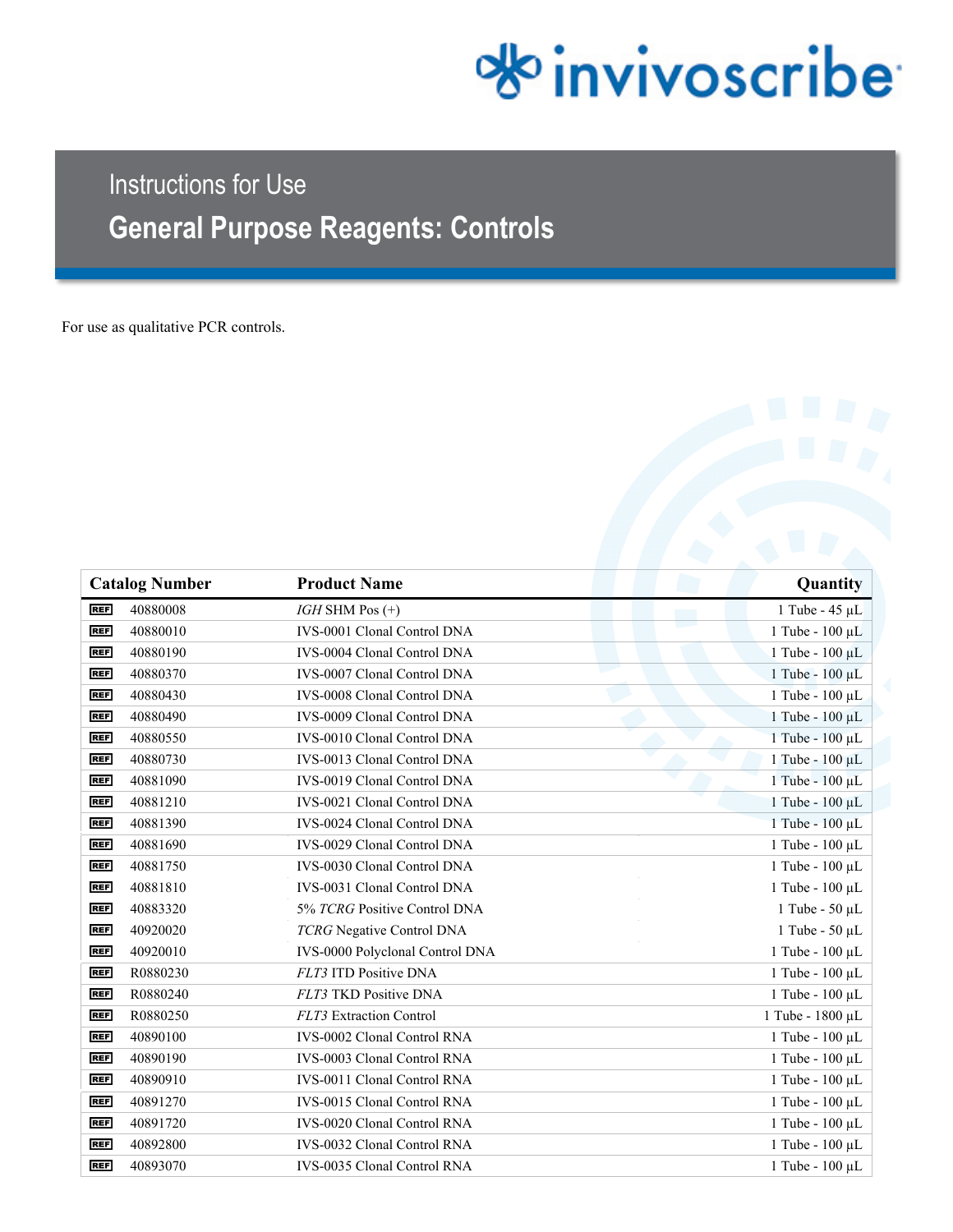# **Table of Contents**

| 2. |                                      |  |  |  |  |
|----|--------------------------------------|--|--|--|--|
| 3. |                                      |  |  |  |  |
|    | 3.1.<br>3.2.<br>3.3.<br>3.4.<br>3.5. |  |  |  |  |
|    |                                      |  |  |  |  |
| 5. |                                      |  |  |  |  |
| 6. |                                      |  |  |  |  |
| 7. |                                      |  |  |  |  |
| 8. |                                      |  |  |  |  |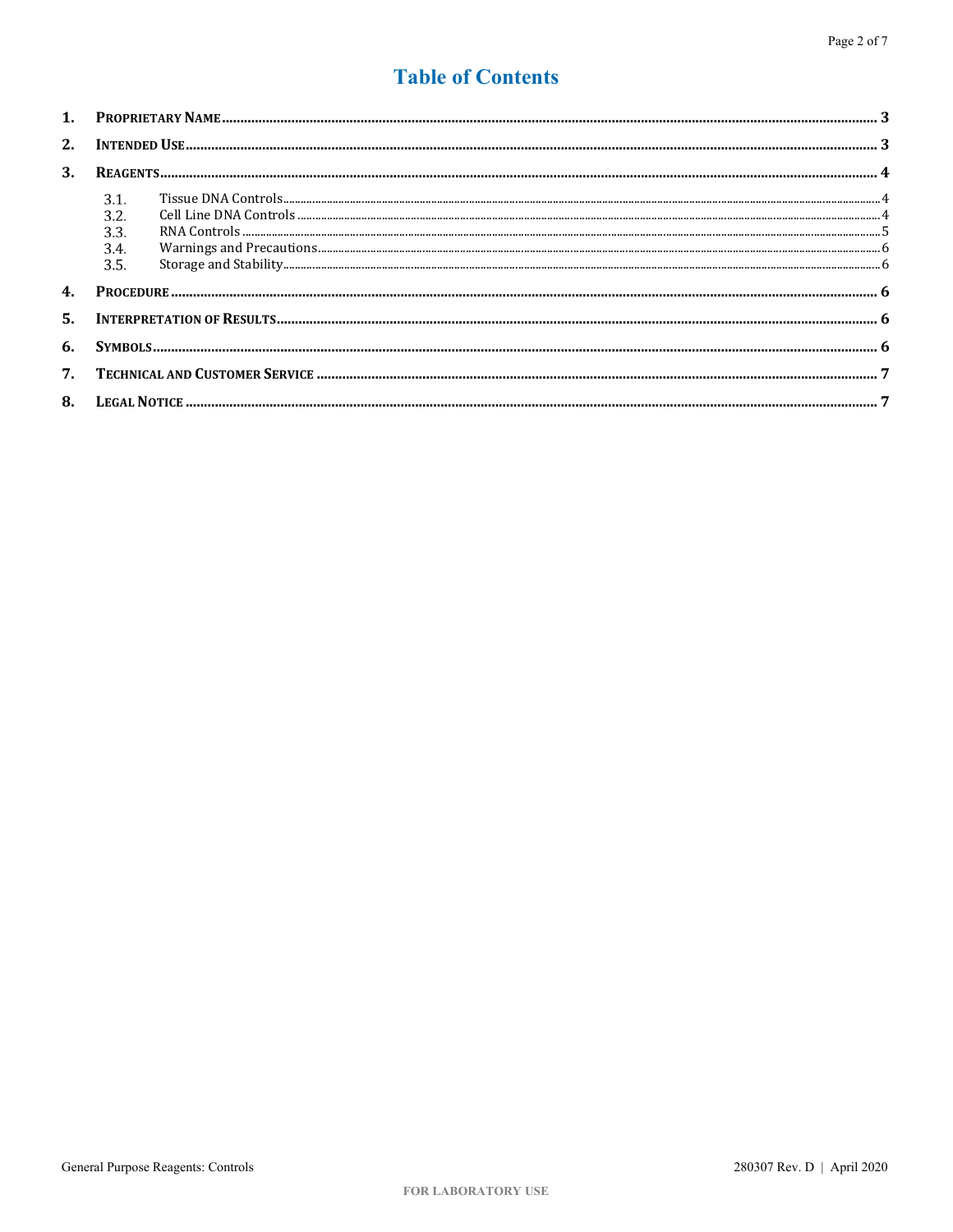# <span id="page-2-0"></span>**1. Proprietary Name**

**Table 1.** Proprietary Product Names and Unique Device Identification (UDI)

| <b>Catalog Number</b>  | <b>Product Name</b>                | <b>UDI</b>   | <b>Volume</b> |
|------------------------|------------------------------------|--------------|---------------|
| 40880008<br><b>REF</b> | IGHSHM Pos (+)                     | 810022731642 | $45 \mu L$    |
| 40880010<br><b>REF</b> | <b>IVS-0001 Clonal Control DNA</b> | 810022731666 | $100 \mu L$   |
| 40880190<br><b>REF</b> | <b>IVS-0004 Clonal Control DNA</b> | 810022731710 | $100 \mu L$   |
| <b>REF</b><br>40880370 | IVS-0007 Clonal Control DNA        | 810022731727 | $100 \mu L$   |
| <b>REF</b><br>40880430 | <b>IVS-0008 Clonal Control DNA</b> | 810022731734 | $100 \mu L$   |
| 40880490<br><b>REF</b> | IVS-0009 Clonal Control DNA        | 810022731741 | $100 \mu L$   |
| 40880550<br><b>REF</b> | IVS-0010 Clonal Control DNA        | 810022731758 | $100 \mu L$   |
| <b>REF</b><br>40880730 | <b>IVS-0013 Clonal Control DNA</b> | 810022731765 | 100 µL        |
| <b>REF</b><br>40881090 | <b>IVS-0019 Clonal Control DNA</b> | 810022731789 | $100 \mu L$   |
| 40881210<br><b>REF</b> | IVS-0021 Clonal Control DNA        | 810022731796 | $100 \mu L$   |
| 40881390<br><b>REF</b> | <b>IVS-0024 Clonal Control DNA</b> | 810022731802 | $100 \mu L$   |
| 40881690<br><b>REF</b> | IVS-0029 Clonal Control DNA        | 810022731819 | $100 \mu L$   |
| <b>REF</b><br>40881750 | <b>IVS-0030 Clonal Control DNA</b> | 810022731826 | $100 \mu L$   |
| <b>REF</b><br>40881810 | <b>IVS-0031 Clonal Control DNA</b> | 810022731833 | $100 \mu L$   |
| 40883320<br><b>REF</b> | 5% TCRG Positive Control DNA       | 810022731857 | $50 \mu L$    |
| 40920020<br><b>REF</b> | <b>TCRG</b> Negative Control DNA   | 810022732076 | $50 \mu L$    |
| 40920010<br><b>REF</b> | IVS-0000 Polyclonal Control DNA    | 810022732052 | $100 \mu L$   |
| R0880230<br><b>REF</b> | FLT3 ITD Positive DNA              | 810022732373 | $100 \mu L$   |
| R0880240<br><b>REF</b> | FLT3 TKD Positive DNA              | 810022732380 | $100 \mu L$   |
| <b>REF</b><br>R0880250 | <b>FLT3</b> Extraction Control     | 810022732472 | 1800 µL       |
| 40890100<br><b>REF</b> | IVS-0002 Clonal Control RNA        | 810022731949 | $100 \mu L$   |
| <b>REF</b><br>40890190 | <b>IVS-0003 Clonal Control RNA</b> | 810022731956 | $100 \mu L$   |
| <b>REF</b><br>40890910 | <b>IVS-0011 Clonal Control RNA</b> | 810022731963 | $100 \mu L$   |
| 40891270<br><b>REF</b> | IVS-0015 Clonal Control RNA        | 810022731970 | $100 \mu L$   |
| 40891720<br><b>REF</b> | <b>IVS-0020 Clonal Control RNA</b> | 810022731987 | $100 \mu L$   |
| 40892800<br><b>REF</b> | IVS-0032 Clonal Control RNA        | 810022731994 | $100 \mu L$   |
| <b>REF</b><br>40893070 | <b>IVS-0035 Clonal Control RNA</b> | 810022731642 | $100 \mu L$   |

# <span id="page-2-1"></span>**2. Intended Use**

Invivoscribe's General Purpose Reagents (GPR) are intended for validation by the end user for use in molecular assays. These controls are specific to gene rearrangements, mutations, and/or translocations from human DNA or RNA indicated in section [3:](#page-3-0) *Reagents.*

These products are General Purpose Reagents and are for Laboratory Use.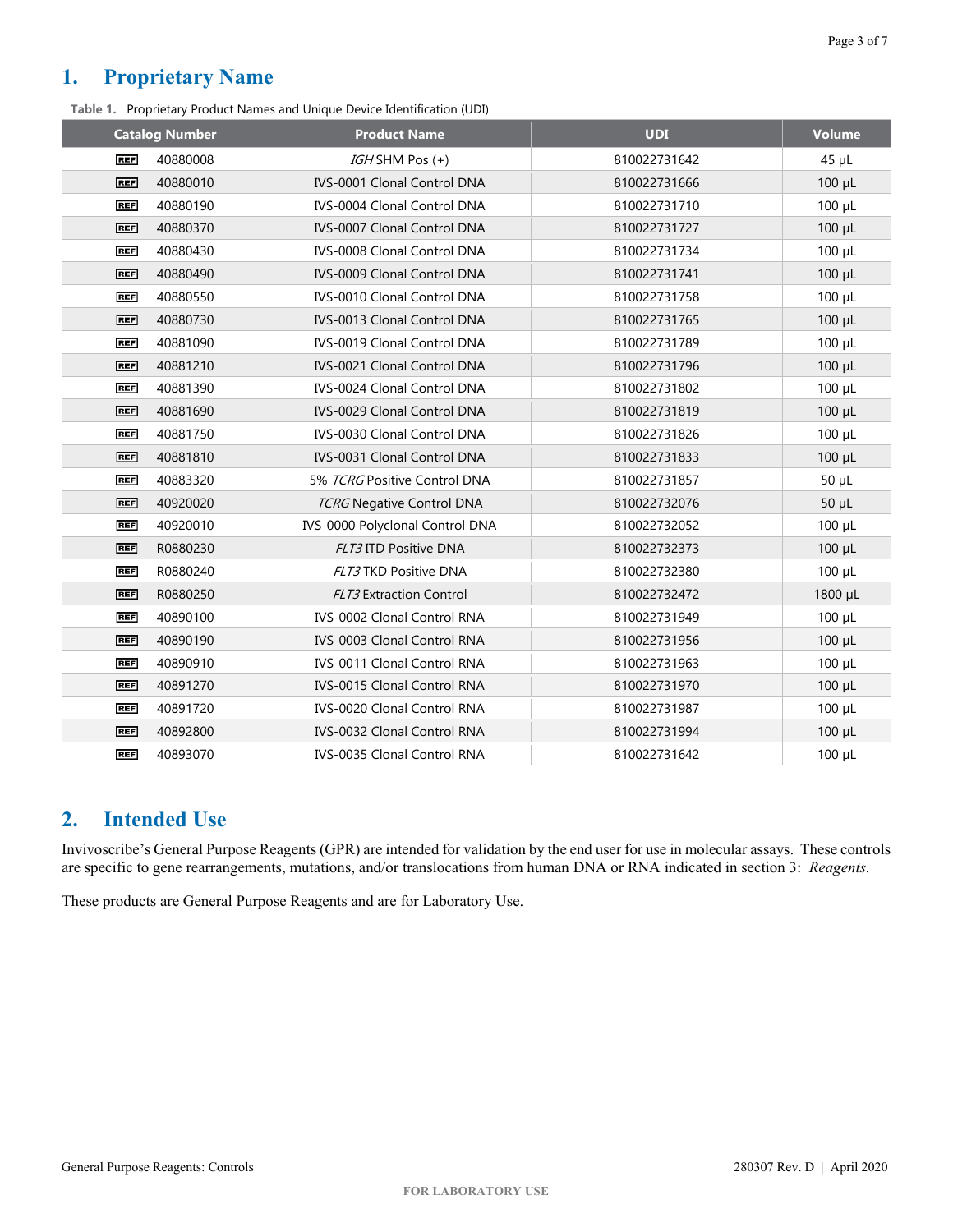# <span id="page-3-1"></span><span id="page-3-0"></span>**3. Reagents**

#### $3.1.$ Tissue DNA Controls

Tissue DNA controls are extracted from normal, disease-free tissue and are tested extensively to ensure quality and reproducibility of your test results.

**Tissue DNA Controls are adjusted to the final concentration specified i[n Table 2](#page-3-3) with 1/10 TE (1 mM Tris-HCl (pH** 8.0), 0.1 mM EDTA), which provides sufficient buffering capacity and EDTA to protect the DNA controls without interfering with the  $Mg^{2+}$  concentrations required for robust amplification reactions.

<span id="page-3-3"></span>

|  | Table 2. Tissue DNA Controls |
|--|------------------------------|
|--|------------------------------|

| <b>Catalog</b><br><b>Number</b> | <b>Description</b>              | <b>Concentration</b> | <b>Characteristics</b>                                                                                                                                          | <b>Storage</b><br><b>Conditions</b> |
|---------------------------------|---------------------------------|----------------------|-----------------------------------------------------------------------------------------------------------------------------------------------------------------|-------------------------------------|
| <b>REF</b><br>40920010          | IVS-0000 Polyclonal Control DNA | $200 \mu g/mL$       | ■ genomic DNA isolated from the tissue of<br>normal human tonsils<br>negative control for gene rearrangements,<br>chromosome translocations, and mutation tests | 1 8°C *                             |

<span id="page-3-2"></span>\*Minimize the number of freeze-thaw cycles.

#### Cell Line DNA Controls  $3.2.$

Cell Line DNA Controls are extracted from established cell lines grown under standard cell culture conditions and extensively tested to ensure quality and reproducibility.

DNA Clonal Controls are adjusted to the final concentration specified in [Table 3](#page-3-4) with  $1/10<sup>th</sup>$  TE (1 mM Tris-HCl (pH 8.0), 0.1 mM EDTA), which provides sufficient buffering capacity and EDTA to protect the DNA controls without interfering with the  $Mg^{2+}$  concentrations required for robust amplification reactions.

<span id="page-3-4"></span>

| Table 3. Cell Line DNA Controls |  |
|---------------------------------|--|
|---------------------------------|--|

| <b>Catalog</b>         |                                          |                      | <b>Characteristics</b>        |                                           |                         | <b>Storage</b>    |
|------------------------|------------------------------------------|----------------------|-------------------------------|-------------------------------------------|-------------------------|-------------------|
| <b>Number</b>          | <b>Description</b>                       | <b>Concentration</b> | Gene<br><b>Rearrangement</b>  | <b>Chromosome</b><br><b>Translocation</b> | Gene<br><b>Mutation</b> | <b>Conditions</b> |
| 40880008<br><b>REF</b> | <i>IGH</i> SHM Pos $(+)^{\dagger}$       | $15 \mu g/mL$        | IGH, IGK                      | IGH-BCL2<br>t(14;18) Mbr                  | n/c                     |                   |
| 40880010<br><b>REF</b> | <b>IVS-0001 Clonal Control DNA</b>       | 200 µg/mL            | n/c                           | IGH-BCL2<br>$t(14;18)$ mcr                | n/c                     |                   |
| 40880190<br><b>REF</b> | <b>IVS-0004 Clonal Control DNA</b>       | $200 \mu g/mL$       | TRB, TRG                      | n/c                                       | n/c                     |                   |
| 40880370<br><b>REF</b> | <b>IVS-0007 Clonal Control DNA</b>       | $200 \mu g/mL$       | IGH, IGK, IGL                 | IGH-BCL2<br>t(14;18) Mbr                  | n/c                     |                   |
| 40880430<br><b>REF</b> | IVS-0008 Clonal Control DNA <sup>+</sup> | $200 \mu q/mL$       | IGH DH-JH, TRB,<br><b>TRG</b> | n/c                                       | n/c                     |                   |
| 40880490<br><b>REF</b> | IVS-0009 Clonal Control DNA              | $200 \mu q/mL$       | TRB, TRG                      | n/c                                       | n/c                     |                   |
| 40880550<br><b>REF</b> | <b>IVS-0010 Clonal Control DNA</b>       | $200 \mu g/mL$       | IGH, IGK, IGL                 | IGH-BCL1<br>$t(11;14)^9$                  | n/c                     |                   |
| 40880730<br><b>REF</b> | <b>IVS-0013 Clonal Control DNA</b>       | $200 \mu g/mL$       | IGH, IGK, IGL                 | n/c                                       | n/c                     |                   |
| 40881090<br><b>REF</b> | <b>IVS-0019 Clonal Control DNA</b>       | $200 \mu q/mL$       | IGH, IGK                      | n/c                                       | n/c                     |                   |
| 40881210<br><b>REF</b> | <b>IVS-0021 Clonal Control DNA</b>       | $200 \mu q/mL$       | TRG, TRB, TRD                 | n/c                                       | n/c                     |                   |
| 40881390<br><b>REF</b> | <b>IVS-0024 Clonal Control DNA</b>       | $200 \mu q/mL$       | IGH, IGK                      | n/c                                       | n/c                     |                   |
| 40881690<br><b>REF</b> | <b>IVS-0029 Clonal Control DNA</b>       | 200 µg/mL            | IGH, IGK, IGL                 | n/c                                       | n/c                     |                   |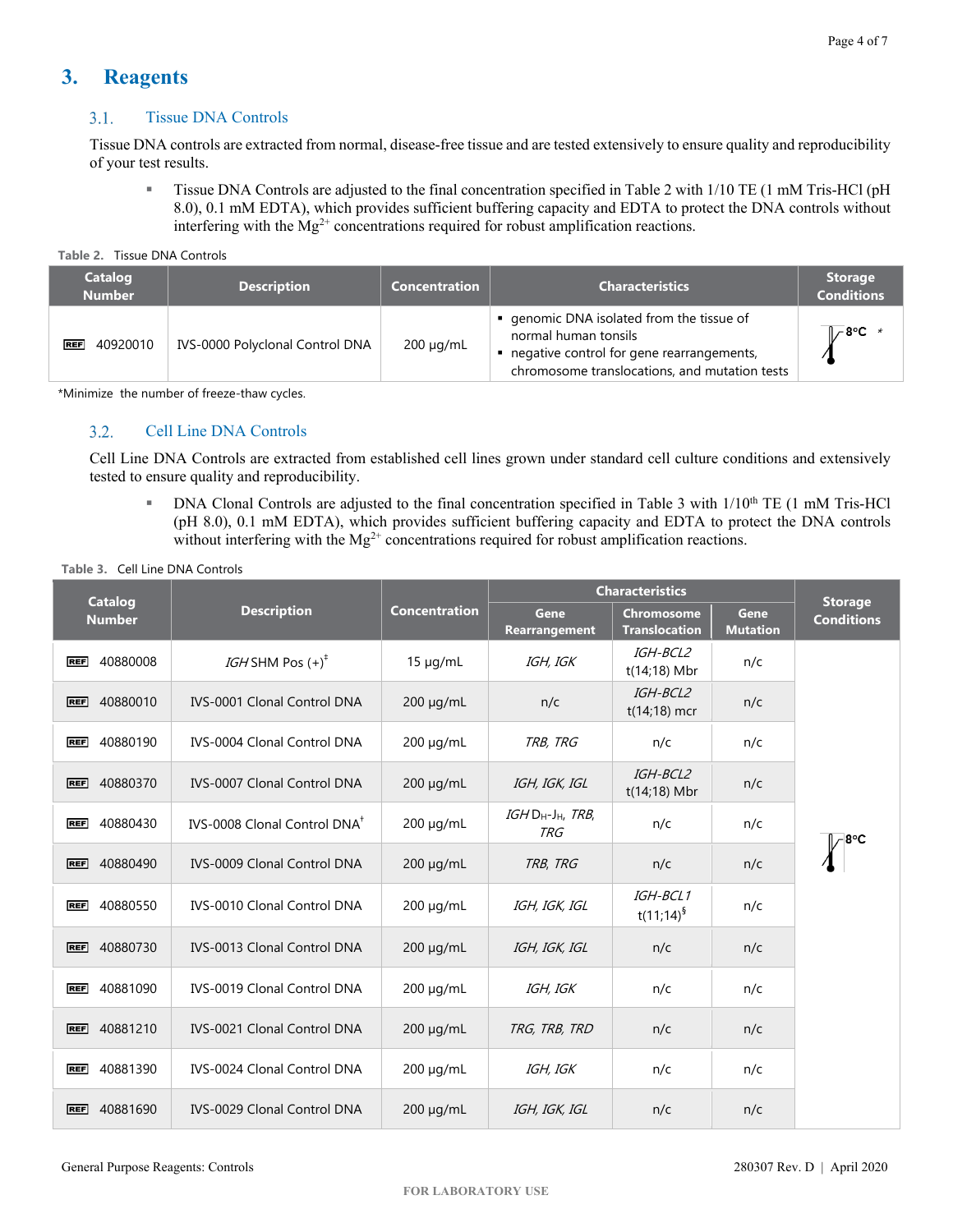#### **Table 3.** Cell Line DNA Controls

| <b>Catalog</b>         |                                          |                      | <b>Characteristics</b>                                    |                                           |                                | <b>Storage</b>                         |
|------------------------|------------------------------------------|----------------------|-----------------------------------------------------------|-------------------------------------------|--------------------------------|----------------------------------------|
| <b>Number</b>          | <b>Description</b>                       | <b>Concentration</b> | Gene<br><b>Rearrangement</b>                              | <b>Chromosome</b><br><b>Translocation</b> | <b>Gene</b><br><b>Mutation</b> | <b>Conditions</b>                      |
| 40881750<br><b>REF</b> | IVS-0030 Clonal Control DNA <sup>#</sup> | $200 \mu g/mL$       | IGH, IGK                                                  | <i><b>IGH-BCL2</b></i><br>$t(14;18)$ Mbr  | n/c                            |                                        |
| 40881810<br><b>REF</b> | <b>IVS-0031 Clonal Control DNA</b>       | $200 \mu g/mL$       | IGH, IGK                                                  | IGH-BCL2<br>$t(14;18)$ mcr                | n/c                            | - 8°C                                  |
| 40883320<br><b>REF</b> | 5% TCRG Positive Control DNA             | $50 \mu g/mL$        | TRG                                                       | n/c                                       | n/c                            |                                        |
| 40920020<br><b>REF</b> | <b>TCRG</b> Negative Control DNA         | $50 \mu q/mL$        | negative control<br>for <i>TRG</i> gene<br>rearrangements | n/c                                       | n/c                            |                                        |
| R0880230<br><b>REF</b> | FLT3 ITD Positive DNA                    | $10 \mu g/mL$        | n/c                                                       | n/c                                       | FLT3 ITD                       |                                        |
| R0880240<br><b>REF</b> | FLT3 TKD Positive DNA                    | $10 \mu g/mL$        | n/c                                                       | n/c                                       | FLT3TKD                        | $-15^{\circ}$ C $*$<br>$-30^{\circ}$ C |
| R0880250<br><b>REF</b> | <b>FLT3</b> Extraction Control           | $50 \mu q/mL$        | n/c                                                       | n/c                                       | FLT3<br>negative               |                                        |

**Note:** n/c is used to indicate that the control has not been fully characterized; there may be additional rearrangements, translocations or mutations associated with the control.

\*Minimize the number of freeze-thaw cycles.

<sup>†</sup>This control does not contain a complete *IGH* V<sub>H</sub>-J<sub>H</sub> rearrangement and may only be suitable for *IGH* D<sub>H</sub>-J<sub>H</sub> rearrangements.

 $^{\S}$ IGH-BCL 1 was previously referred to as BCL 1/J<sub>H</sub>

<span id="page-4-0"></span>‡ These controls can be used as SHM positive controls with ≥2% mutational rates compared to the germline sequence.

#### $3.3.$ RNA Controls

Invivoscribe RNA Controls are extracted from established cell lines grown under standard cell culture conditions and extensively tested to ensure quality and reproducibility.RNA

Controls are adjusted to the final concentration specified i[n Table 4.](#page-4-1) with molecular grade water.

|            | <b>Catalog</b><br><b>Number</b> | <b>Description</b>                 | <b>Concentration</b> | <b>Target</b>                                                                | <b>Storage</b><br><b>Conditions</b> |
|------------|---------------------------------|------------------------------------|----------------------|------------------------------------------------------------------------------|-------------------------------------|
| <b>REF</b> | 40890100                        | <b>IVS-0002 Clonal Control RNA</b> | $400 \mu q/mL$       | <i>E2A-PBX1</i> t(1;19)(q23;p13)                                             |                                     |
| <b>REF</b> | 40890190                        | <b>IVS-0003 Clonal Control RNA</b> | $400 \mu q/mL$       | BCR-ABL1 t(9;22) p210 e13a2 (b2a2)                                           |                                     |
| <b>REF</b> | 40890910                        | <b>IVS-0011 Clonal Control RNA</b> | $400 \mu q/mL$       | BCR-ABL1 t(9;22) p210 e14a2 (b3a2)                                           |                                     |
| <b>REF</b> | 40891270                        | <b>IVS-0015 Clonal Control RNA</b> | $400 \mu q/mL$       | $CBFB$ - $MYH11$ inv(16)                                                     | $V^{-65\degree C}$ *<br>-85°C-      |
| <b>REF</b> | 40891720                        | <b>IVS-0020 Clonal Control RNA</b> | $400 \mu q/mL$       | PML-RARa t(15;17)(q22;q11)                                                   |                                     |
| <b>REF</b> | 40892800                        | <b>IVS-0032 Clonal Control RNA</b> | $400 \mu q/mL$       | <i>BCR-ABL1</i> t(9;22) p190 e1a2                                            |                                     |
| <b>REF</b> | 40893070                        | <b>IVS-0035 Clonal Control RNA</b> | $400 \mu g/mL$       | negative for <i>BCR-ABL</i> and <i>PML-RARa</i><br>chromosome translocations |                                     |

<span id="page-4-1"></span>**Table 4.** RNA Controls

\*Minimize the number of freeze-thaw cycles.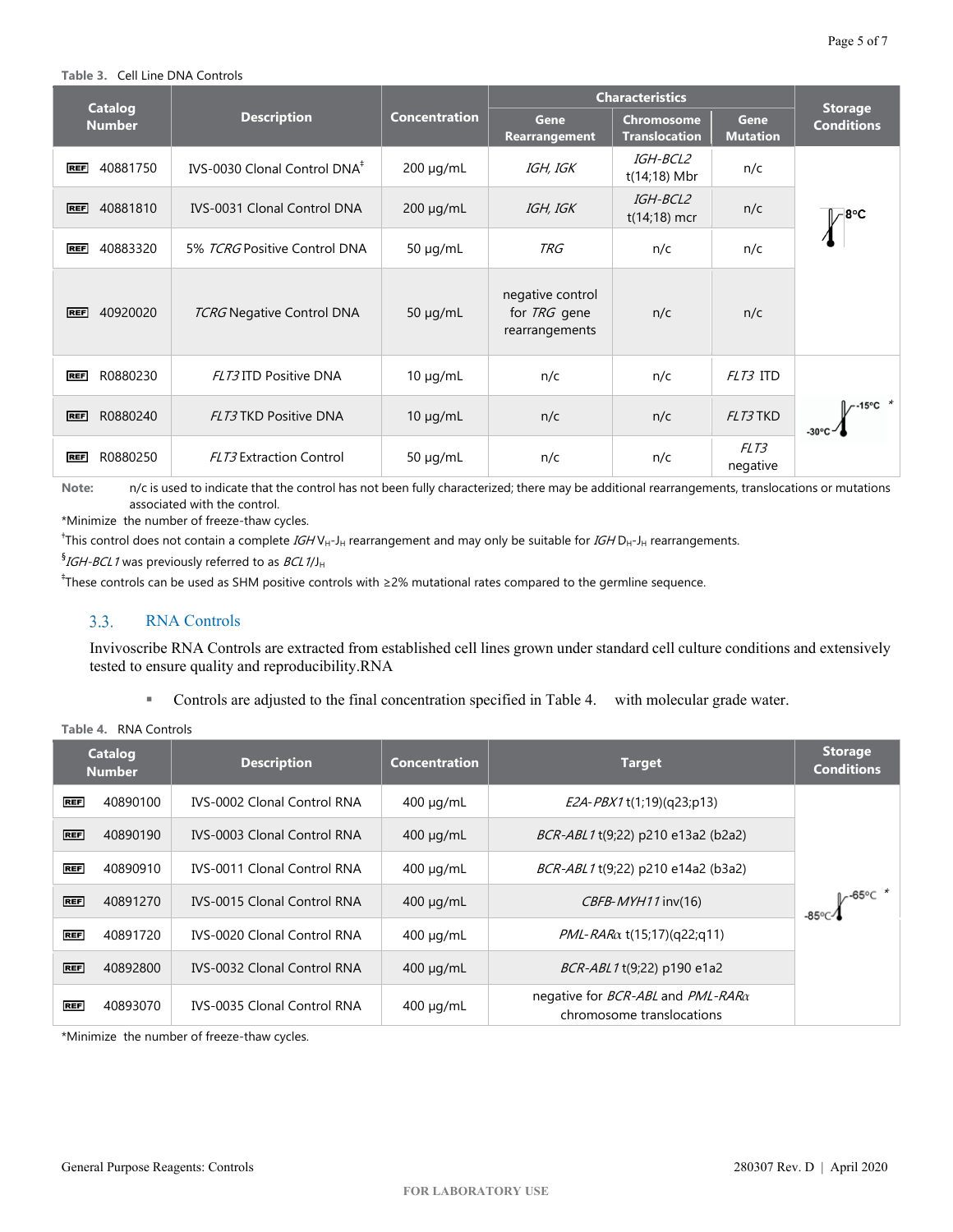#### <span id="page-5-0"></span> $3.4.$ Warnings and Precautions

- Invivoscribe's GPRs are for Laboratory Use.
- Invivoscribe's GPR Controls are not intended for use as a substitute for the internal controls provided by *in vitro* diagnostic kit manufacturers.
- Establish standard operating procedures and instructions for using the Invivoscribe GPR DNA and RNA controls in molecular assays.
- Reagents are stable until the labeled expiration date when stored and handled as directed. Do not use reagents beyond their expiration date.
- **Perform all quality control requirements in conformance with local, state and/or federal regulations or accreditation** requirements.
- Wear appropriate personal protective equipment and follow good laboratory practices and universal precautions when working with specimens.
- Handle specimens in approved biological safety containment facilities and open only in certified biological safety cabinets.
- Use extreme care to avoid the contamination of reagents with samples, controls or amplified materials. Closely monitor all reagents for signs of contamination (*e.g.*, negative controls giving positive signals). Discard reagents suspected of contamination.
- To minimize contamination, wear clean gloves when handling samples and reagents and routinely clean work areas and pipettes prior to doing PCR.
- Autoclaving does not eliminate DNA contamination.
- Follow uni-directional workflow in the PCR laboratory; begin with master mix preparation, move to specimen preparation, then to amplification, and finally to detection. Do not bring amplified DNA into the areas designated for master mix or specimen preparation.
- Dedicate all pipettes, pipette tips, and any equipment used in a particular area to that area of the laboratory.
- Use sterile, disposable plastic ware whenever possible to avoid RNase, DNase, or cross-contamination.

#### <span id="page-5-1"></span> $3.5.$ Storage and Stability

When stored at the intended storage conditions, Invivoscribe's GPR controls are stable until the expiration date indicated on the vial label.

### <span id="page-5-2"></span>**4. Procedure**

- $4.1.$ Allow the GPR control to equilibrate to room temperature.
- $4.2.$ Vortex gently, then pulse-spin in a centrifuge (4 to 6 seconds) to collect the contents at the bottom of the tube.
- $4.3.$ Introduce the GPR control as an independent sample at the template addition step in the workflow.
- 4.4. Handle the GPR control similarly to nucleic acids extracted from routine samples and run in parallel with routine samples.

# <span id="page-5-3"></span>**5. Interpretation of Results**

- $5.1.$ Results generated by Invivoscribe's GPR controls may differ according to the molecular test method.
- $5.2.$ To establish a baseline performance, incorporate results from multiple runs under different conditions (*e.g.*, operator, run, day) to determine a valid size range specific to the assay used.
- $5.3.$ Once the validated size range is ascertained, the expected size range can be used to verify each subsequent run result of the GPR control.

# <span id="page-5-4"></span>**6. Symbols**

The following symbols are used in labeling for Invivoscribe products.